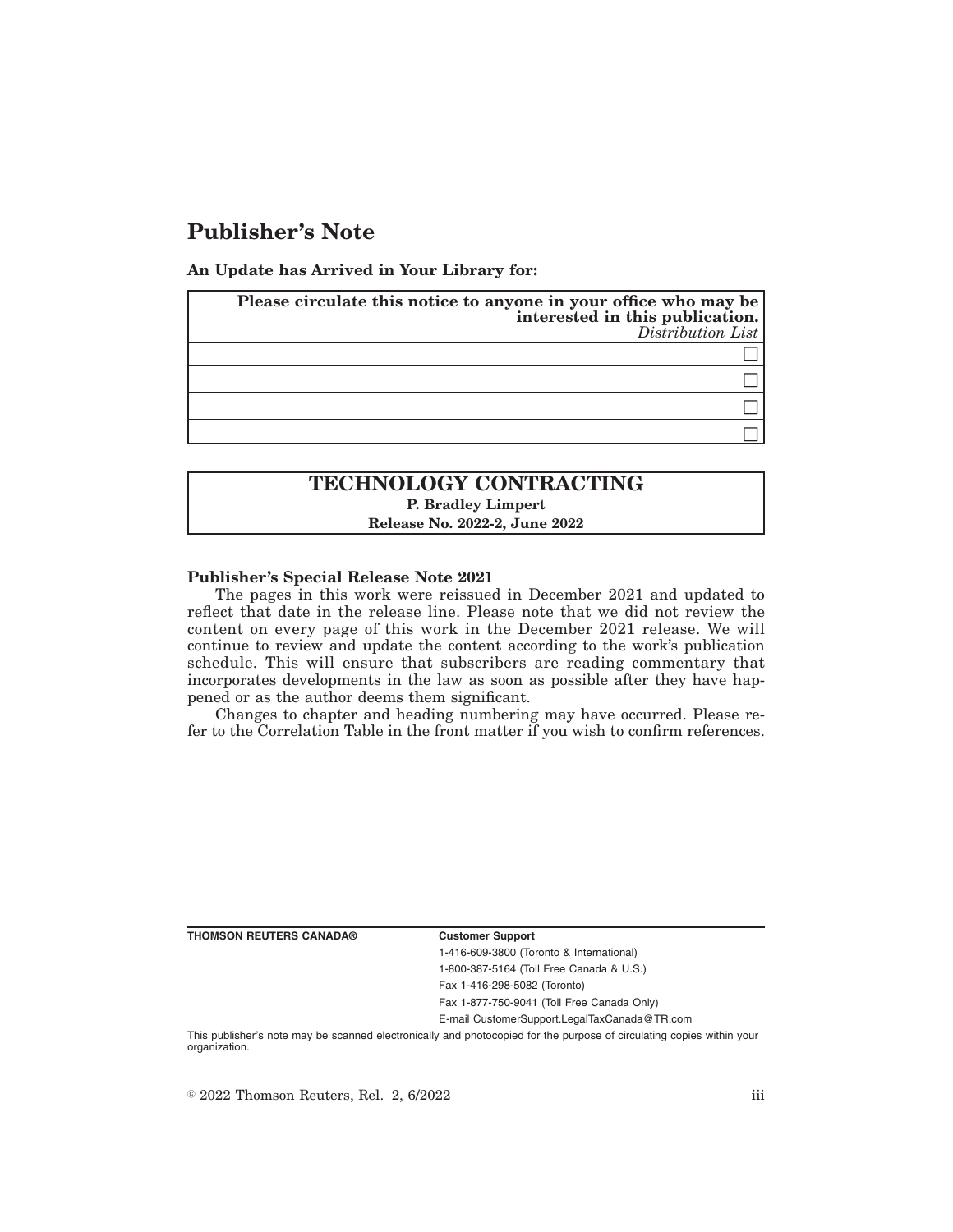This publication provides comprehensive, invaluable information relating to transactions and agreements that technology-oriented companies enter into throughout their life cycle. Each chapter includes a discussion on the law that is relevant to negotiating and drafting particular types of agreements, and practical suggestions for drafting and negotiating clauses and provisions within the agreements. The publication includes key contracts and transactions that are of interest to technology-oriented companies.

This release features updates to the Remedies Table—Misuse of Confidential Information in Chapter 1. Confidentiality and Non-Disclosure Agreements. This release features updates to the appendices in Chapter 12. Dispute Avoidance and Resolution including updates to the Quantum Table—Copyright Infringement, updates to the Quantum Table—Remedies for Patent Infringement, and updates to the Quantum Table—Trademark Infringement and Passing Off. This release also features updates to the appendices in Chapter 13. (E-Commerce and Internet Agreements) including updates to the Administrative Monetary Penalties and Monetary Penalties Pursuant to Undertaking under *Act to Promote the Efficiency and Adaptability of the Canadian Economy by Regulating Certain Activities that Discourage Reliance on Electronic Means of Carrying Out Commercial Activities* (CASL), and updates to the Sentencing and Resolutions Table—Offences under *Competition Act*.

### **Highlights**

- E **Quantum Table—Copyright Infringement—Statutory Damages—** The appellants relied on the decision of the Ontario Superior Court in *Trader* for their submission that there must be a link between statutory damages and the damages suffered by the copyright owner as a result of the infringement of the copyright. Justice Webb explained that it should first be noted that the Ontario Superior Court did not use mandatory language as suggested by the appellants. The Court did not say that "a plaintiff is only entitled to damages to the extent of the harm/loss" or that "the 'metric' must match the loss". The Court did state that statutory damages are intended to compensate a party for its losses and to deter future infringement and that there should be some correlation or proportionality between actual damages and statutory damages. However, in *Trader*, despite Trader not suffering any monetary damages and not having any loss of business as a result of the infringement, Trader was still awarded \$305,064 in statutory damages. Justice Webb explained that not only does *Trader* not support the appellants' proposition that statutory damages must be linked to the actual damages suffered by the copyright owner as a result of the infringement of the copyright, it actually supports the proposition that statutory damages can be awarded even if no monetary damages are suffered and no business is lost. Justice Webb concluded that the appellants had not established that the Federal Court Judge made any error in reducing the statutory damages from \$500 per photograph to \$250 per photograph, and not to a lesser amount: *2424508 Ontario Ltd. v. Rallysport Direct LLC*, 2022 CarswellNat 252, 2022 FCA 24 (F.C.A.).
- E **Quantum Table—Trade-Mark Infringement and Passing Off— Nominal Damages for Infringement—** The Applicant did not file any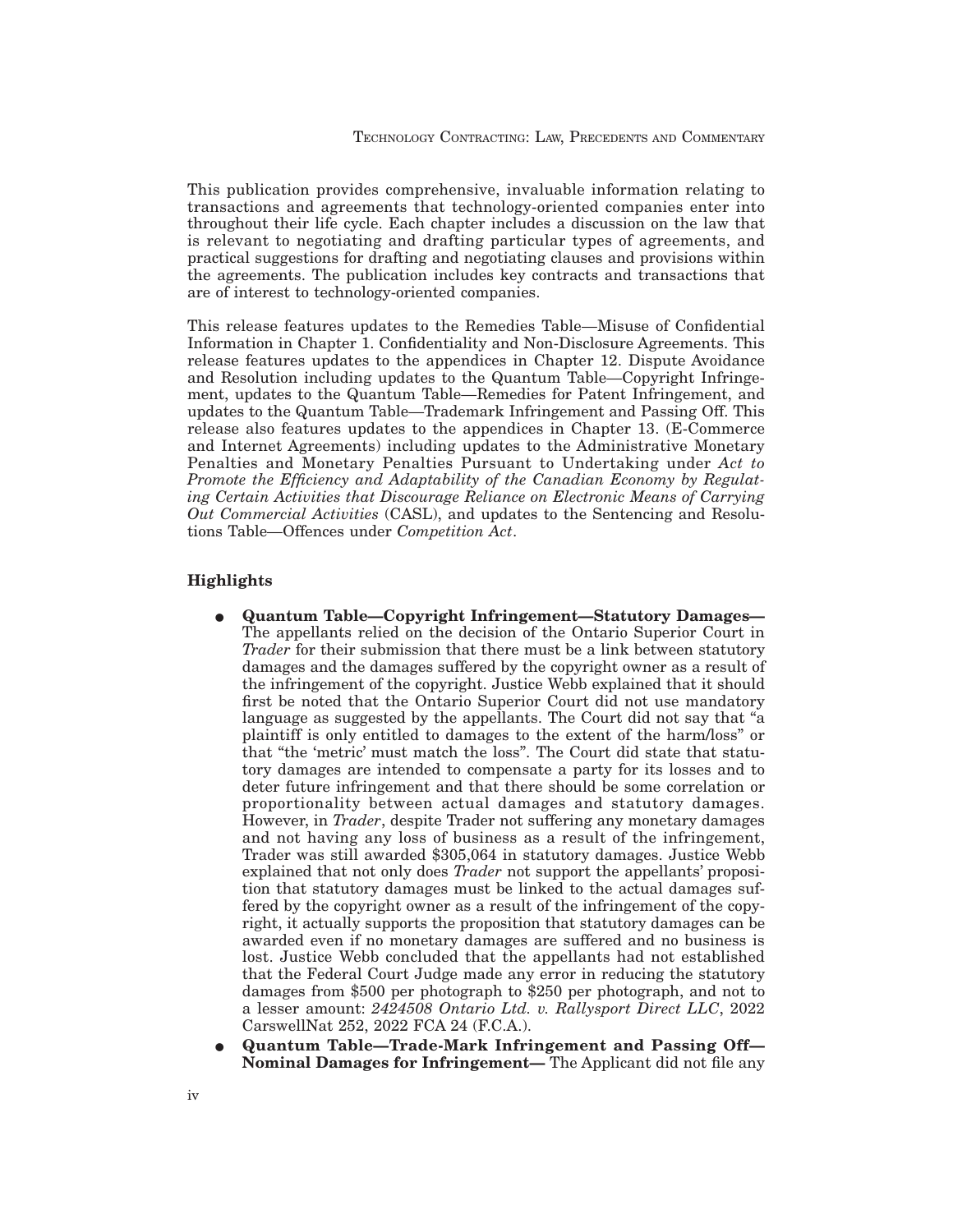### PUBLISHER'S NOTE

evidence of actual monetary loss. Therefore, it sought "nominal" damages of \$15,000. The Respondent submitted that any "nominal" damages should not exceed \$6,000, relying on the Court's decision in *Aquasmart Technologies Inc. v Klassen*, 2011 FC 212 wherein the Court observed that "past decisions of the court have defined a scale that sets appropriate plaintiffs' damages, in 1997 dollars, at \$3,000 in the case of street vendors and flea market operators, \$6,000 in the case of sales from fixed retail premises, and \$24,000 in the case of manufacturers and distributors." In support of its request for nominal damages of \$15,000, the Applicant relied on other jurisprudence in which the Court awarded nominal damages ranging from \$10,000— \$25,000 in non-*Anton Pillar* contexts. In the Chief Justice's view, the line of jurisprudence relied on by the Applicant was more relevant and applicable. The Court agreed that an award of \$15,000 would be appropriate to achieve the compensatory and deterrence objectives of a nominal damages award, particularly given the following facts: a) The Respondent was advised of the Applicant's rights in its registered SASSAFRAZ trademark contemporaneously with the launch of the Respondent's restaurant. b) At that time, the Respondent was also requested to agree to immediately cease and desist using the mark SASSAFRAS in association with its restaurant. c) The Respondent continued to operate that restaurant in association with the SASSAFRAS Marks since that time, except when prevented from doing so by provincial health measures related to the COVID-19 pandemic. d) The Respondent expanded its operations to include its "gourmet marketplace" called BEAMSVILLE MARKET BY SASSAFRAS: *196278 Ontario Inc. (Sassafraz) v. 815470 Ontario Ltd. (Sassafras Coastal Kitchen & Bar)*, 2022 FC 116 (F.C.).

E **Sentencing and Resolutions Tables—False or Misleading Representations—** Certain of the Respondent's recycling-related representations related to the recyclability of K-Cup pods. The Recyclable representations created the general impression that K-Cup pods are recyclable in each location where those representations are being made to the public. In Canada, municipalities generally have jurisdiction over recycling programs, and such programs vary between municipalities. Municipalities may change their policies from time to time regarding the types of materials and products that they will accept for recycling. Notwithstanding that K-Cup pods are made of polypropylene, they are not currently widely accepted for recycling in municipal residential recycling programs outside of the provinces of British Columbia and Quebec. The Respondent's Recyclable Representations were false or misleading in a material respect in locations where the K-Cup pods were not in fact recyclable in municipal recycling programs. The Respondent shall pay an administrative monetary penalty in the amount of \$3,000,000. Within 12 months of the Execution Date the Respondent shall pay \$800,000 to a Canadian charitable organization focused on environmental causes, to be approved by the Commissioner. The Respondent shall pay \$85,000 for costs incurred by the Commissioner during the course of his investigation into this matter. The Respondent advised the Commissioner that revisions to the Representations will require new packaging for millions of Products, affecting both the Respondent's products as well as those made available by the Respondent's partners. The Commissioner was aware that certain recycling programs

 $\degree$  2022 Thomson Reuters, Rel. 2, 6/2022 v